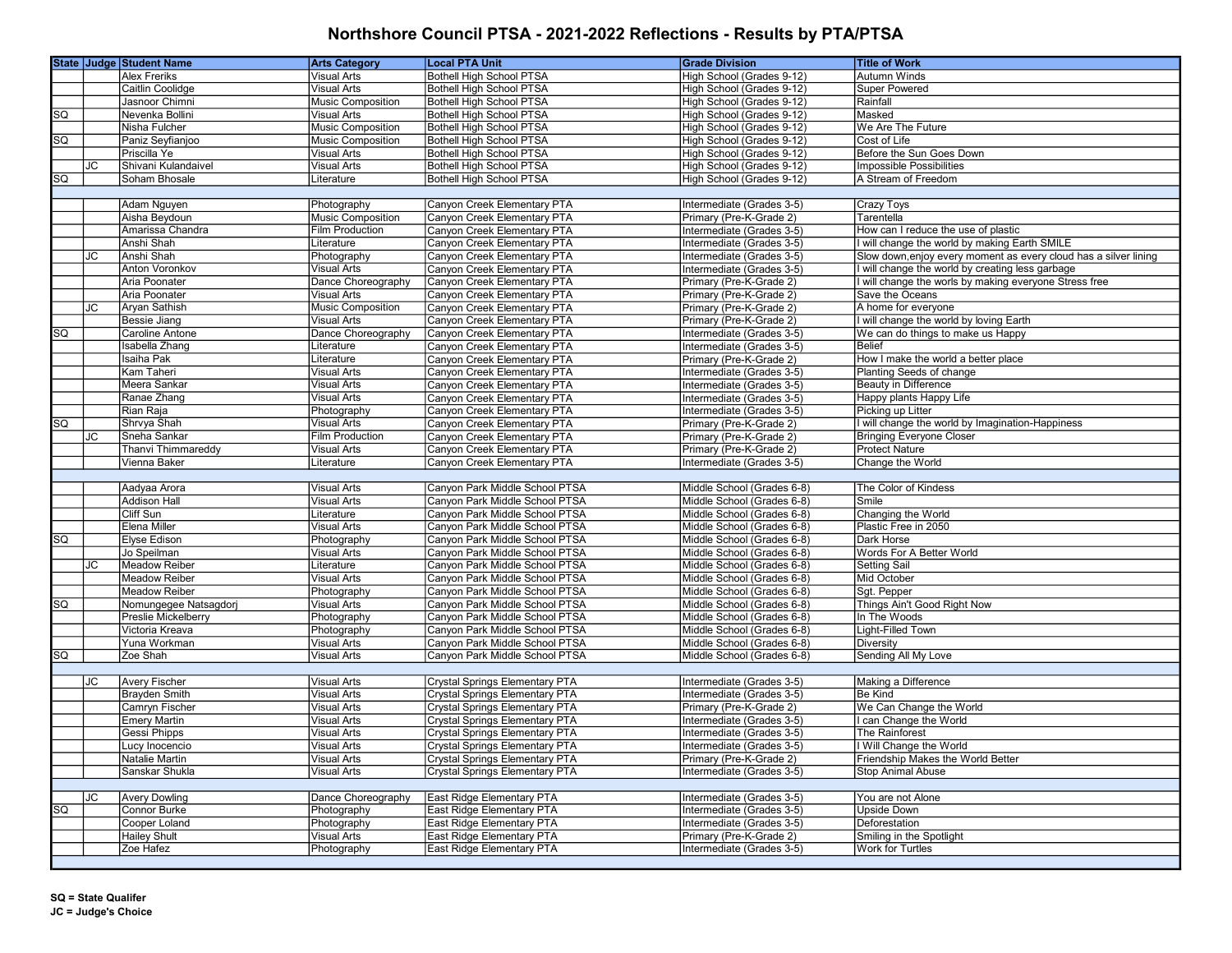|                   |     | State Judge Student Name     | <b>Arts Category</b>     | <b>Local PTA Unit</b>           | <b>Grade Division</b>       | <b>Title of Work</b>                       |
|-------------------|-----|------------------------------|--------------------------|---------------------------------|-----------------------------|--------------------------------------------|
|                   |     | Aadhya Duri                  | <b>Visual Arts</b>       | Fernwood Elementary PTSA        | Primary (Pre-K-Grade 2)     | Education can change the World             |
|                   |     | <b>Aaron Putla</b>           | <b>Visual Arts</b>       | Fernwood Elementary PTSA        | Primary (Pre-K-Grade 2)     | Saving Earth                               |
|                   |     | Aarush Tamma                 | <b>Visual Arts</b>       | Fernwood Elementary PTSA        | Primary (Pre-K-Grade 2)     | Save Earths Water                          |
|                   |     | Aashitha Goru                | <b>Visual Arts</b>       | Fernwood Elementary PTSA        | Primary (Pre-K-Grade 2)     | <b>Planting Trees</b>                      |
|                   |     | Aditya Arya                  | <b>Visual Arts</b>       | Fernwood Elementary PTSA        | Primary (Pre-K-Grade 2)     | Kindness to all                            |
|                   |     | Arin Deb                     | <b>Visual Arts</b>       | Fernwood Elementary PTSA        | Intermediate (Grades 3-5)   | Defeat of War                              |
|                   |     | <b>Bella Lin</b>             | <b>Visual Arts</b>       | <b>Fernwood Elementary PTSA</b> | Intermediate (Grades 3-5)   | A Healthy Palnet                           |
|                   |     | Charlatte Li                 | <b>Visual Arts</b>       | Fernwood Elementary PTSA        | Intermediate (Grades 3-5)   | can change the world by                    |
| SQ                |     | Charvy                       | <b>Visual Arts</b>       | Fernwood Elementary PTSA        | Primary (Pre-K-Grade 2)     | Change begins with me                      |
| $\overline{SQ}$   |     | Ethan Huang                  | <b>Visual Arts</b>       | <b>Fernwood Elementary PTSA</b> | Intermediate (Grades 3-5)   | I will Change the worldf by                |
|                   |     | Meenakshi Eashwar            | <b>Music Composition</b> | Fernwood Elementary PTSA        | Intermediate (Grades 3-5)   | A Meditative Melody                        |
| SQ                |     | Mengfei Xu                   | <b>Visual Arts</b>       | Fernwood Elementary PTSA        | Intermediate (Grades 3-5)   | <b>Helpful Robots</b>                      |
|                   |     | Neil Walia                   | <b>Visual Arts</b>       | Fernwood Elementary PTSA        | Intermediate (Grades 3-5)   | Save Water                                 |
|                   |     | Rithanya Mohan               | <b>Visual Arts</b>       | Fernwood Elementary PTSA        | Primary (Pre-K-Grade 2)     | <b>Saving Plants</b>                       |
|                   |     | Sophie F.Hu                  | <b>Visual Arts</b>       | Fernwood Elementary PTSA        | Intermediate (Grades 3-5)   | Cleaning Up The Earth                      |
|                   |     | Suryaa Srishankar            | <b>Visual Arts</b>       | Fernwood Elementary PTSA        | Primary (Pre-K-Grade 2)     | My Colorful Environment                    |
| $ \overline{SQ} $ |     | <b>William Huang</b>         | <b>Visual Arts</b>       | Fernwood Elementary PTSA        | Primary (Pre-K-Grade 2)     | I will Change the worldf by                |
|                   |     |                              |                          |                                 |                             |                                            |
| SQ                |     | Elijah Elim                  | <b>Music Composition</b> | Frank Love Elementary PTA       | Primary (Pre-K-Grade 2)     | Sorry Earth                                |
|                   |     | Lea Anya                     | <b>Visual Arts</b>       | Frank Love Elementary PTA       | Intermediate (Grades 3-5)   | Education                                  |
|                   |     |                              |                          |                                 |                             |                                            |
| SQ                |     | Alexis Wong                  | <b>Visual Arts</b>       | Hollywood Hill Elementary PTA   | Special Artist - Elementary | My Drawings to Inspire                     |
|                   |     | <b>Benjamin McGill</b>       | <b>Visual Arts</b>       | Hollywood Hill Elementary PTA   | Intermediate (Grades 3-5)   | Wolf at Night                              |
|                   |     | <b>Harper McGill</b>         | <b>Visual Arts</b>       | Hollywood Hill Elementary PTA   | Intermediate (Grades 3-5)   | Animals are Disappearing                   |
|                   | JC. | Harper Swain                 | <b>Visual Arts</b>       | Hollywood Hill Elementary PTA   | Intermediate (Grades 3-5)   | <b>Free Puppies</b>                        |
|                   |     | <b>Landon Watts</b>          | <b>Visual Arts</b>       | Hollywood Hill Elementary PTA   | Primary (Pre-K-Grade 2)     | <b>Helping Friends</b>                     |
|                   |     | Levi Erlich                  | <b>Visual Arts</b>       | Hollywood Hill Elementary PTA   | Intermediate (Grades 3-5)   | Eco-friendly Cars                          |
|                   |     | Rory Fitzgerald              | <b>Visual Arts</b>       | Hollywood Hill Elementary PTA   | Intermediate (Grades 3-5)   | <b>Cleaning Nature</b>                     |
|                   |     | <b>Rowan Seymour</b>         | <b>Visual Arts</b>       | Hollywood Hill Elementary PTA   | Primary (Pre-K-Grade 2)     | Rainbows and Sunshine                      |
|                   |     |                              |                          |                                 |                             |                                            |
|                   |     | Ashika Bansal                | <b>Visual Arts</b>       | Inglemoor High School PTSA      | High School (Grades 9-12)   | Platter for Thought                        |
| $\overline{SQ}$   |     | Evelyn Chow                  | <b>Visual Arts</b>       | Inglemoor High School PTSA      | High School (Grades 9-12)   | <b>Dreams and Visions</b>                  |
|                   |     | <b>Helen Shen</b>            | <b>Visual Arts</b>       | Inglemoor High School PTSA      | High School (Grades 9-12)   | Patience Is a Virtue                       |
|                   |     | Jason Zhang                  | <b>Music Composition</b> | Inglemoor High School PTSA      | High School (Grades 9-12)   | Change                                     |
|                   |     | Kyra Li                      | <b>Visual Arts</b>       | Inglemoor High School PTSA      | High School (Grades 9-12)   | Green                                      |
|                   |     | Pinyu Liao                   | Literature               | Inglemoor High School PTSA      | High School (Grades 9-12)   | Selfish                                    |
| SQ                |     | Zain Zaman                   | Music Composition        | Inglemoor High School PTSA      | High School (Grades 9-12)   | Clarity                                    |
|                   |     |                              |                          |                                 |                             |                                            |
| SG                |     | Anja Flannery                | <b>Visual Arts</b>       | Innovation Lab High School PTSA | High School (Grades 9-12)   | Importance of Water                        |
|                   |     | Della Warren                 | Literature               | Innovation Lab High School PTSA | High School (Grades 9-12)   | Handwritten                                |
| SQ                |     | Hailey Bacalzo               | Photography              | Innovation Lab High School PTSA | High School (Grades 9-12)   | Lifting Up Nature                          |
| $\overline{SQ}$   |     | <b>Hailey Bacalzo</b>        | <b>Visual Arts</b>       | Innovation Lab High School PTSA | High School (Grades 9-12)   | <b>Blooming Wishes</b>                     |
|                   |     | Sarah Hamad                  | Literature               | Innovation Lab High School PTSA | High School (Grades 9-12)   | Writing the Unspeakable                    |
|                   |     |                              |                          |                                 |                             |                                            |
| $\overline{SQ}$   |     | Elsa Wang                    | <b>Visual Arts</b>       | Kenmore Middle School PTSA      | Middle School (Grades 6-8)  | <b>Thinking Green</b>                      |
|                   |     |                              |                          |                                 |                             |                                            |
| SQ                |     | Anika Bhandari               | Literature               | Kokanee Elementary PTA          | Intermediate (Grades 3-5)   | A Quill and Ink                            |
| SQ                |     | <b>Arnav Patil</b>           | <b>Visual Arts</b>       | Kokanee Elementary PTA          | Primary (Pre-K-Grade 2)     | <b>Finding Peace</b>                       |
|                   |     | Ateeksha Bhargava            | <b>Visual Arts</b>       | Kokanee Elementary PTA          | Intermediate (Grades 3-5)   | Green Earth                                |
| SG                |     | Avni Yadav                   | <b>Visual Arts</b>       | Kokanee Elementary PTA          | Primary (Pre-K-Grade 2)     | Saving the Environment                     |
|                   |     | Cooper Hansen                | <b>Visual Arts</b>       | Kokanee Elementary PTA          | Intermediate (Grades 3-5)   | Reduce, Reuse, Recycle                     |
| SG                |     | <b>Erin Neely</b>            | <b>Visual Arts</b>       | Kokanee Elementary PTA          | Intermediate (Grades 3-5)   | Solar Powered Car                          |
| $\overline{SQ}$   |     | Meera Ahuja                  | Literature               | Kokanee Elementary PTA          | Intermediate (Grades 3-5)   | I will change the world by                 |
|                   |     | Ramsundar Ramanathan         | <b>Visual Arts</b>       | Kokanee Elementary PTA          | Intermediate (Grades 3-5)   | Conserve Food and Feed The Hungry          |
| $\overline{SQ}$   |     | Sanavi Bhattarai             | <b>Visual Arts</b>       | Kokanee Elementary PTA          | Intermediate (Grades 3-5)   | Developing new technology                  |
|                   |     | Sanavi Bhattarai             | Literature               | Kokanee Elementary PTA          | Intermediate (Grades 3-5)   | Reuse, Reduce, Recycle: The three R's poem |
|                   |     | Sanavi Bhattarai             | <b>Music Composition</b> | Kokanee Elementary PTA          | Intermediate (Grades 3-5)   | <b>Kindness Begins</b>                     |
|                   |     | Shaunak Vadlamudi Giridharan | <b>Visual Arts</b>       | Kokanee Elementary PTA          | Intermediate (Grades 3-5)   | I Will Chane the World by Being Inclusive  |
|                   |     | Siddharth Sujith             | <b>Visual Arts</b>       | Kokanee Elementary PTA          | Primary (Pre-K-Grade 2)     | I Can Change the World                     |
|                   |     | Swara Kelkar                 | <b>Visual Arts</b>       | Kokanee Elementary PTA          | Primary (Pre-K-Grade 2)     | Let's Change the World                     |
|                   |     |                              |                          |                                 |                             |                                            |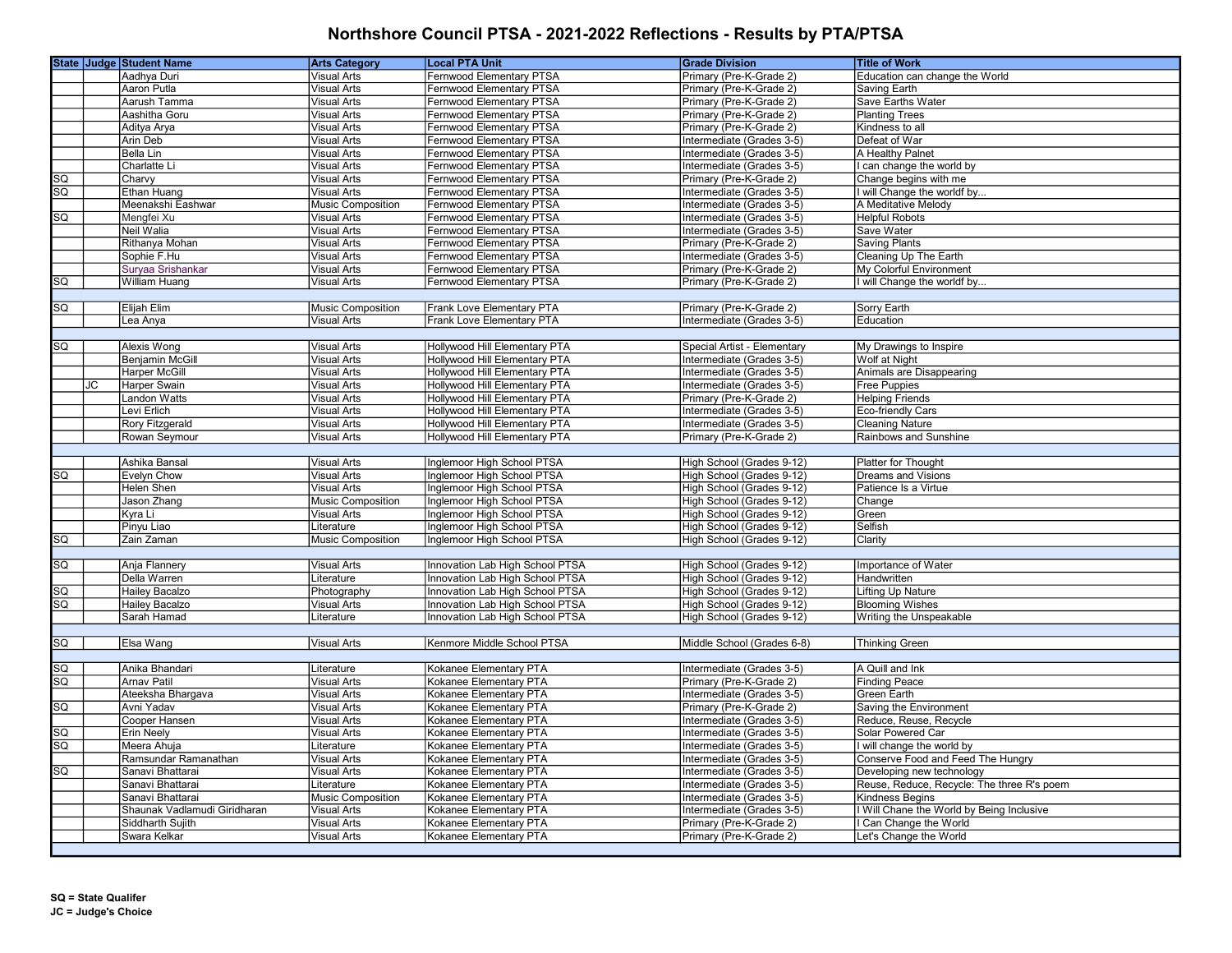| Aadit Aggarwal<br>Photography<br>Leota Middle School PTSA<br>Middle School (Grades 6-8)<br>Nourishing Nature<br>SG<br>Leota Middle School PTSA<br>Alex Zhou<br><b>Music Composition</b><br>Middle School (Grades 6-8)<br>Colorless<br>Anay Seth<br><b>Visual Arts</b><br>Leota Middle School PTSA<br>Middle School (Grades 6-8)<br>The Power of a Smile<br>$\overline{SQ}$<br>Divyata Bhattarai<br>Literature<br>Leota Middle School PTSA<br>Middle School (Grades 6-8)<br>De-extinciton<br>SG<br><b>Visual Arts</b><br>Divyata Bhattarai<br>Leota Middle School PTSA<br>Middle School (Grades 6-8)<br>Transformer<br>Julien Wong<br><b>Visual Arts</b><br>Leota Middle School PTSA<br>Middle School (Grades 6-8)<br>The Problems with Our Dear World<br>SQ<br>Kourosh Shafaei<br><b>Music Composition</b><br>Leota Middle School PTSA<br>Middle School (Grades 6-8)<br>Virtue of Love<br>Lasya Vadakuppa<br><b>Visual Arts</b><br>Leota Middle School PTSA<br>Middle School (Grades 6-8)<br>Equality<br><b>Visual Arts</b><br>Leota Middle School PTSA<br>Middle School (Grades 6-8)<br>Care for the Earth<br>Laya Mohan<br>Ronan Fitzgerald<br><b>Visual Arts</b><br>Leota Middle School PTSA<br>Middle School (Grades 6-8)<br>Fix the Planet<br>Leota Middle School PTSA<br>SQ<br>Shrita Palla<br>Literature<br>Middle School (Grades 6-8)<br>Your Next Door Neighbor<br>Aleena Sofie<br><b>Visual Arts</b><br>Lockwood Elementary PTA<br>Primary (Pre-K-Grade 2)<br>The Unlikely Friends<br>Amelia Madsen<br><b>Visual Arts</b><br>Lockwood Elementary PTA<br>Primary (Pre-K-Grade 2)<br><b>Endangered Animals</b><br>Annabelle Barnes<br><b>Visual Arts</b><br>Lockwood Elementary PTA<br>Intermediate (Grades 3-5)<br>Yarn Art<br><b>Visual Arts</b><br>Lockwood Elementary PTA<br>Primary (Pre-K-Grade 2)<br>Be a Friend<br>Caroline Bulyca<br>Lockwood Elementary PTA<br>Chuyu Sun<br><b>Visual Arts</b><br>Primary (Pre-K-Grade 2)<br>Change the World by Love<br>Ella May Lee<br><b>Visual Arts</b><br>Lockwood Elementary PTA<br>Primary (Pre-K-Grade 2)<br>Everyone Has a Dog<br>Lockwood Elementary PTA<br>Ellis Latham<br>Literature<br>Intermediate (Grades 3-5)<br>Trapped<br><b>Ender Wilson</b><br>Lockwood Elementary PTA<br>How to Save a Tree<br><b>Visual Arts</b><br>Primary (Pre-K-Grade 2)<br>Ezra Wilson<br><b>Visual Arts</b><br>Lockwood Elementary PTA<br>Visit to the Jungle<br>Intermediate (Grades 3-5)<br>Lockwood Elementary PTA<br>JC.<br><b>Gabriel Wilson</b><br>Literature<br>Primary (Pre-K-Grade 2)<br>Helping Friends with George and Greg<br>Grace Keeton<br>Literature<br>Lockwood Elementary PTA<br>Intermediate (Grades 3-5)<br>The Idea<br>SQ<br>Film Production<br>Lockwood Elementary PTA<br>Intermediate (Grades 3-5)<br>Kindness is Contagious<br>Kailyn Paquette<br>SG<br>Lockwood Elementary PTA<br>Intermediate (Grades 3-5)<br>Do Your Part<br>Lucy Bulyca<br>Photography<br>Lockwood Elementary PTA<br>There's No Planet B<br><b>Madison Smith</b><br><b>Music Composition</b><br>Intermediate (Grades 3-5)<br>Olivia Weaver<br><b>Visual Arts</b><br>Lockwood Elementary PTA<br>Intermediate (Grades 3-5)<br>Together We Will Work<br>Tessa Gadd<br><b>Visual Arts</b><br>Lockwood Elementary PTA<br>Intermediate (Grades 3-5)<br>At the Park<br>I Will Change the World by<br>Vignesh Subramanian<br>Lockwood Elementary PTA<br>Intermediate (Grades 3-5)<br>Literature<br>Vincent Pan<br>Lockwood Elementary PTA<br>Intermediate (Grades 3-5)<br><b>Tents at Greenlake</b><br>Photography<br>I Will Change the World by Love<br>Zoe Orrison<br><b>Visual Arts</b><br>Lockwood Elementary PTA<br>Intermediate (Grades 3-5)<br>Anna Lee<br><b>Visual Arts</b><br>Maywood Hills Elementary PTA<br>Intermediate (Grades 3-5)<br><b>Two Coexisting Worlds</b><br>Daria Sherer<br>Literature<br>Maywood Hills Elementary PTA<br>Intermediate (Grades 3-5)<br>Changing the World One Foster Pet at a Time<br>Nirvi Gupta<br><b>Visual Arts</b><br>Maywood Hills Elementary PTA<br>Primary (Pre-K-Grade 2)<br>Diwali Rangoli<br>SO<br>Maywood Hills Elementary PTA<br>Intermediate (Grades 3-5)<br>Dance of the Honeybees<br>Owen Lorusso<br><b>Music Composition</b><br><b>Alice Parris</b><br><b>Visual Arts</b><br>Moorlands Elementary PTA<br>Primary (Pre-K-Grade 2)<br>Everyone be Kind<br>SG<br><b>Celine Miller</b><br><b>Visual Arts</b><br>Moorlands Elementary PTA<br>Intermediate (Grades 3-5)<br>71 percent<br>Claire Edwardsen<br>Literature<br>Moorlands Elementary PTA<br>Intermediate (Grades 3-5)<br><b>Save The Trees</b><br>Clio Wyatt<br><b>Visual Arts</b><br><b>Moorlands Elementary PTA</b><br>Primary (Pre-K-Grade 2)<br>I help the trees grow<br><b>Elliot Van Winkle</b><br><b>Visual Arts</b><br><b>Moorlands Elementary PTA</b><br>Primary (Pre-K-Grade 2)<br><b>Growing Life</b><br>Emma Gordon<br><b>Visual Arts</b><br><b>Moorlands Elementary PTA</b><br>Change the World by being Me!<br>Primary (Pre-K-Grade 2)<br>Esme Wyatt<br><b>Moorlands Elementary PTA</b><br>Change the World's Color<br><b>Visual Arts</b><br>Intermediate (Grades 3-5)<br>Evan Canton<br><b>Visual Arts</b><br><b>Moorlands Elementary PTA</b><br>Primary (Pre-K-Grade 2)<br>Friendship<br><b>Fitz Morris</b><br><b>Visual Arts</b><br>Moorlands Elementary PTA<br>Primary (Pre-K-Grade 2)<br>Growth<br>SO<br><b>Visual Arts</b><br>Moorlands Elementary PTA<br><b>Finding Forever Homes</b><br>Giulia Pop<br>Intermediate (Grades 3-5)<br><b>Moorlands Elementary PTA</b><br>Giulia Pop<br>Literature<br>Intermediate (Grades 3-5)<br><b>Finding Forever Homes</b><br>SQ<br>Moorlands Elementary PTA<br>The Recycle Mouse<br>Grace Tulanon<br>Literature<br>Intermediate (Grades 3-5)<br><b>Hailey Wright</b><br><b>Visual Arts</b><br>Moorlands Elementary PTA<br>Primary (Pre-K-Grade 2)<br>Trampoline<br><b>Visual Arts</b><br><b>Moorlands Elementary PTA</b><br><b>Save Animals</b><br>Josie Meyr<br>Primary (Pre-K-Grade 2)<br>Liam Senrud<br>Moorlands Elementary PTA<br><b>Visual Arts</b><br>Primary (Pre-K-Grade 2)<br>To Recognize How to Help the World |  | State Judge Student Name | <b>Arts Category</b> | <b>Local PTA Unit</b>           | <b>Grade Division</b>     | <b>Title of Work</b>    |
|------------------------------------------------------------------------------------------------------------------------------------------------------------------------------------------------------------------------------------------------------------------------------------------------------------------------------------------------------------------------------------------------------------------------------------------------------------------------------------------------------------------------------------------------------------------------------------------------------------------------------------------------------------------------------------------------------------------------------------------------------------------------------------------------------------------------------------------------------------------------------------------------------------------------------------------------------------------------------------------------------------------------------------------------------------------------------------------------------------------------------------------------------------------------------------------------------------------------------------------------------------------------------------------------------------------------------------------------------------------------------------------------------------------------------------------------------------------------------------------------------------------------------------------------------------------------------------------------------------------------------------------------------------------------------------------------------------------------------------------------------------------------------------------------------------------------------------------------------------------------------------------------------------------------------------------------------------------------------------------------------------------------------------------------------------------------------------------------------------------------------------------------------------------------------------------------------------------------------------------------------------------------------------------------------------------------------------------------------------------------------------------------------------------------------------------------------------------------------------------------------------------------------------------------------------------------------------------------------------------------------------------------------------------------------------------------------------------------------------------------------------------------------------------------------------------------------------------------------------------------------------------------------------------------------------------------------------------------------------------------------------------------------------------------------------------------------------------------------------------------------------------------------------------------------------------------------------------------------------------------------------------------------------------------------------------------------------------------------------------------------------------------------------------------------------------------------------------------------------------------------------------------------------------------------------------------------------------------------------------------------------------------------------------------------------------------------------------------------------------------------------------------------------------------------------------------------------------------------------------------------------------------------------------------------------------------------------------------------------------------------------------------------------------------------------------------------------------------------------------------------------------------------------------------------------------------------------------------------------------------------------------------------------------------------------------------------------------------------------------------------------------------------------------------------------------------------------------------------------------------------------------------------------------------------------------------------------------------------------------------------------------------------------------------------------------------------------------------------------------------------------------------------------------------------------------------------------------------------------------------------------------------------------------------------------------------------------------------------------------------------------------------------------------------------------------------------------------------------------------------------------------------------------------------------------------------------------------------------------------------------------------------------------------------------------------------------------------------------------------------------------------------------------------------------------------------------------------------------------------------------------------------------------------------------------------------------------------------------------------------------------------------------------------------------------------------------------------------------------------------------------------------------------------------------------------------------------------------------------------------------------------------------------------------------------------------------------------------------------------------------------------------------------------------------------------------------------------------------------------------------------|--|--------------------------|----------------------|---------------------------------|---------------------------|-------------------------|
|                                                                                                                                                                                                                                                                                                                                                                                                                                                                                                                                                                                                                                                                                                                                                                                                                                                                                                                                                                                                                                                                                                                                                                                                                                                                                                                                                                                                                                                                                                                                                                                                                                                                                                                                                                                                                                                                                                                                                                                                                                                                                                                                                                                                                                                                                                                                                                                                                                                                                                                                                                                                                                                                                                                                                                                                                                                                                                                                                                                                                                                                                                                                                                                                                                                                                                                                                                                                                                                                                                                                                                                                                                                                                                                                                                                                                                                                                                                                                                                                                                                                                                                                                                                                                                                                                                                                                                                                                                                                                                                                                                                                                                                                                                                                                                                                                                                                                                                                                                                                                                                                                                                                                                                                                                                                                                                                                                                                                                                                                                                                                                                                                                                                                                                                                                                                                                                                                                                                                                                                                                                                                                                                    |  |                          |                      |                                 |                           |                         |
|                                                                                                                                                                                                                                                                                                                                                                                                                                                                                                                                                                                                                                                                                                                                                                                                                                                                                                                                                                                                                                                                                                                                                                                                                                                                                                                                                                                                                                                                                                                                                                                                                                                                                                                                                                                                                                                                                                                                                                                                                                                                                                                                                                                                                                                                                                                                                                                                                                                                                                                                                                                                                                                                                                                                                                                                                                                                                                                                                                                                                                                                                                                                                                                                                                                                                                                                                                                                                                                                                                                                                                                                                                                                                                                                                                                                                                                                                                                                                                                                                                                                                                                                                                                                                                                                                                                                                                                                                                                                                                                                                                                                                                                                                                                                                                                                                                                                                                                                                                                                                                                                                                                                                                                                                                                                                                                                                                                                                                                                                                                                                                                                                                                                                                                                                                                                                                                                                                                                                                                                                                                                                                                                    |  |                          |                      |                                 |                           |                         |
|                                                                                                                                                                                                                                                                                                                                                                                                                                                                                                                                                                                                                                                                                                                                                                                                                                                                                                                                                                                                                                                                                                                                                                                                                                                                                                                                                                                                                                                                                                                                                                                                                                                                                                                                                                                                                                                                                                                                                                                                                                                                                                                                                                                                                                                                                                                                                                                                                                                                                                                                                                                                                                                                                                                                                                                                                                                                                                                                                                                                                                                                                                                                                                                                                                                                                                                                                                                                                                                                                                                                                                                                                                                                                                                                                                                                                                                                                                                                                                                                                                                                                                                                                                                                                                                                                                                                                                                                                                                                                                                                                                                                                                                                                                                                                                                                                                                                                                                                                                                                                                                                                                                                                                                                                                                                                                                                                                                                                                                                                                                                                                                                                                                                                                                                                                                                                                                                                                                                                                                                                                                                                                                                    |  |                          |                      |                                 |                           |                         |
|                                                                                                                                                                                                                                                                                                                                                                                                                                                                                                                                                                                                                                                                                                                                                                                                                                                                                                                                                                                                                                                                                                                                                                                                                                                                                                                                                                                                                                                                                                                                                                                                                                                                                                                                                                                                                                                                                                                                                                                                                                                                                                                                                                                                                                                                                                                                                                                                                                                                                                                                                                                                                                                                                                                                                                                                                                                                                                                                                                                                                                                                                                                                                                                                                                                                                                                                                                                                                                                                                                                                                                                                                                                                                                                                                                                                                                                                                                                                                                                                                                                                                                                                                                                                                                                                                                                                                                                                                                                                                                                                                                                                                                                                                                                                                                                                                                                                                                                                                                                                                                                                                                                                                                                                                                                                                                                                                                                                                                                                                                                                                                                                                                                                                                                                                                                                                                                                                                                                                                                                                                                                                                                                    |  |                          |                      |                                 |                           |                         |
|                                                                                                                                                                                                                                                                                                                                                                                                                                                                                                                                                                                                                                                                                                                                                                                                                                                                                                                                                                                                                                                                                                                                                                                                                                                                                                                                                                                                                                                                                                                                                                                                                                                                                                                                                                                                                                                                                                                                                                                                                                                                                                                                                                                                                                                                                                                                                                                                                                                                                                                                                                                                                                                                                                                                                                                                                                                                                                                                                                                                                                                                                                                                                                                                                                                                                                                                                                                                                                                                                                                                                                                                                                                                                                                                                                                                                                                                                                                                                                                                                                                                                                                                                                                                                                                                                                                                                                                                                                                                                                                                                                                                                                                                                                                                                                                                                                                                                                                                                                                                                                                                                                                                                                                                                                                                                                                                                                                                                                                                                                                                                                                                                                                                                                                                                                                                                                                                                                                                                                                                                                                                                                                                    |  |                          |                      |                                 |                           |                         |
|                                                                                                                                                                                                                                                                                                                                                                                                                                                                                                                                                                                                                                                                                                                                                                                                                                                                                                                                                                                                                                                                                                                                                                                                                                                                                                                                                                                                                                                                                                                                                                                                                                                                                                                                                                                                                                                                                                                                                                                                                                                                                                                                                                                                                                                                                                                                                                                                                                                                                                                                                                                                                                                                                                                                                                                                                                                                                                                                                                                                                                                                                                                                                                                                                                                                                                                                                                                                                                                                                                                                                                                                                                                                                                                                                                                                                                                                                                                                                                                                                                                                                                                                                                                                                                                                                                                                                                                                                                                                                                                                                                                                                                                                                                                                                                                                                                                                                                                                                                                                                                                                                                                                                                                                                                                                                                                                                                                                                                                                                                                                                                                                                                                                                                                                                                                                                                                                                                                                                                                                                                                                                                                                    |  |                          |                      |                                 |                           |                         |
|                                                                                                                                                                                                                                                                                                                                                                                                                                                                                                                                                                                                                                                                                                                                                                                                                                                                                                                                                                                                                                                                                                                                                                                                                                                                                                                                                                                                                                                                                                                                                                                                                                                                                                                                                                                                                                                                                                                                                                                                                                                                                                                                                                                                                                                                                                                                                                                                                                                                                                                                                                                                                                                                                                                                                                                                                                                                                                                                                                                                                                                                                                                                                                                                                                                                                                                                                                                                                                                                                                                                                                                                                                                                                                                                                                                                                                                                                                                                                                                                                                                                                                                                                                                                                                                                                                                                                                                                                                                                                                                                                                                                                                                                                                                                                                                                                                                                                                                                                                                                                                                                                                                                                                                                                                                                                                                                                                                                                                                                                                                                                                                                                                                                                                                                                                                                                                                                                                                                                                                                                                                                                                                                    |  |                          |                      |                                 |                           |                         |
|                                                                                                                                                                                                                                                                                                                                                                                                                                                                                                                                                                                                                                                                                                                                                                                                                                                                                                                                                                                                                                                                                                                                                                                                                                                                                                                                                                                                                                                                                                                                                                                                                                                                                                                                                                                                                                                                                                                                                                                                                                                                                                                                                                                                                                                                                                                                                                                                                                                                                                                                                                                                                                                                                                                                                                                                                                                                                                                                                                                                                                                                                                                                                                                                                                                                                                                                                                                                                                                                                                                                                                                                                                                                                                                                                                                                                                                                                                                                                                                                                                                                                                                                                                                                                                                                                                                                                                                                                                                                                                                                                                                                                                                                                                                                                                                                                                                                                                                                                                                                                                                                                                                                                                                                                                                                                                                                                                                                                                                                                                                                                                                                                                                                                                                                                                                                                                                                                                                                                                                                                                                                                                                                    |  |                          |                      |                                 |                           |                         |
|                                                                                                                                                                                                                                                                                                                                                                                                                                                                                                                                                                                                                                                                                                                                                                                                                                                                                                                                                                                                                                                                                                                                                                                                                                                                                                                                                                                                                                                                                                                                                                                                                                                                                                                                                                                                                                                                                                                                                                                                                                                                                                                                                                                                                                                                                                                                                                                                                                                                                                                                                                                                                                                                                                                                                                                                                                                                                                                                                                                                                                                                                                                                                                                                                                                                                                                                                                                                                                                                                                                                                                                                                                                                                                                                                                                                                                                                                                                                                                                                                                                                                                                                                                                                                                                                                                                                                                                                                                                                                                                                                                                                                                                                                                                                                                                                                                                                                                                                                                                                                                                                                                                                                                                                                                                                                                                                                                                                                                                                                                                                                                                                                                                                                                                                                                                                                                                                                                                                                                                                                                                                                                                                    |  |                          |                      |                                 |                           |                         |
|                                                                                                                                                                                                                                                                                                                                                                                                                                                                                                                                                                                                                                                                                                                                                                                                                                                                                                                                                                                                                                                                                                                                                                                                                                                                                                                                                                                                                                                                                                                                                                                                                                                                                                                                                                                                                                                                                                                                                                                                                                                                                                                                                                                                                                                                                                                                                                                                                                                                                                                                                                                                                                                                                                                                                                                                                                                                                                                                                                                                                                                                                                                                                                                                                                                                                                                                                                                                                                                                                                                                                                                                                                                                                                                                                                                                                                                                                                                                                                                                                                                                                                                                                                                                                                                                                                                                                                                                                                                                                                                                                                                                                                                                                                                                                                                                                                                                                                                                                                                                                                                                                                                                                                                                                                                                                                                                                                                                                                                                                                                                                                                                                                                                                                                                                                                                                                                                                                                                                                                                                                                                                                                                    |  |                          |                      |                                 |                           |                         |
|                                                                                                                                                                                                                                                                                                                                                                                                                                                                                                                                                                                                                                                                                                                                                                                                                                                                                                                                                                                                                                                                                                                                                                                                                                                                                                                                                                                                                                                                                                                                                                                                                                                                                                                                                                                                                                                                                                                                                                                                                                                                                                                                                                                                                                                                                                                                                                                                                                                                                                                                                                                                                                                                                                                                                                                                                                                                                                                                                                                                                                                                                                                                                                                                                                                                                                                                                                                                                                                                                                                                                                                                                                                                                                                                                                                                                                                                                                                                                                                                                                                                                                                                                                                                                                                                                                                                                                                                                                                                                                                                                                                                                                                                                                                                                                                                                                                                                                                                                                                                                                                                                                                                                                                                                                                                                                                                                                                                                                                                                                                                                                                                                                                                                                                                                                                                                                                                                                                                                                                                                                                                                                                                    |  |                          |                      |                                 |                           |                         |
|                                                                                                                                                                                                                                                                                                                                                                                                                                                                                                                                                                                                                                                                                                                                                                                                                                                                                                                                                                                                                                                                                                                                                                                                                                                                                                                                                                                                                                                                                                                                                                                                                                                                                                                                                                                                                                                                                                                                                                                                                                                                                                                                                                                                                                                                                                                                                                                                                                                                                                                                                                                                                                                                                                                                                                                                                                                                                                                                                                                                                                                                                                                                                                                                                                                                                                                                                                                                                                                                                                                                                                                                                                                                                                                                                                                                                                                                                                                                                                                                                                                                                                                                                                                                                                                                                                                                                                                                                                                                                                                                                                                                                                                                                                                                                                                                                                                                                                                                                                                                                                                                                                                                                                                                                                                                                                                                                                                                                                                                                                                                                                                                                                                                                                                                                                                                                                                                                                                                                                                                                                                                                                                                    |  |                          |                      |                                 |                           |                         |
|                                                                                                                                                                                                                                                                                                                                                                                                                                                                                                                                                                                                                                                                                                                                                                                                                                                                                                                                                                                                                                                                                                                                                                                                                                                                                                                                                                                                                                                                                                                                                                                                                                                                                                                                                                                                                                                                                                                                                                                                                                                                                                                                                                                                                                                                                                                                                                                                                                                                                                                                                                                                                                                                                                                                                                                                                                                                                                                                                                                                                                                                                                                                                                                                                                                                                                                                                                                                                                                                                                                                                                                                                                                                                                                                                                                                                                                                                                                                                                                                                                                                                                                                                                                                                                                                                                                                                                                                                                                                                                                                                                                                                                                                                                                                                                                                                                                                                                                                                                                                                                                                                                                                                                                                                                                                                                                                                                                                                                                                                                                                                                                                                                                                                                                                                                                                                                                                                                                                                                                                                                                                                                                                    |  |                          |                      |                                 |                           |                         |
|                                                                                                                                                                                                                                                                                                                                                                                                                                                                                                                                                                                                                                                                                                                                                                                                                                                                                                                                                                                                                                                                                                                                                                                                                                                                                                                                                                                                                                                                                                                                                                                                                                                                                                                                                                                                                                                                                                                                                                                                                                                                                                                                                                                                                                                                                                                                                                                                                                                                                                                                                                                                                                                                                                                                                                                                                                                                                                                                                                                                                                                                                                                                                                                                                                                                                                                                                                                                                                                                                                                                                                                                                                                                                                                                                                                                                                                                                                                                                                                                                                                                                                                                                                                                                                                                                                                                                                                                                                                                                                                                                                                                                                                                                                                                                                                                                                                                                                                                                                                                                                                                                                                                                                                                                                                                                                                                                                                                                                                                                                                                                                                                                                                                                                                                                                                                                                                                                                                                                                                                                                                                                                                                    |  |                          |                      |                                 |                           |                         |
|                                                                                                                                                                                                                                                                                                                                                                                                                                                                                                                                                                                                                                                                                                                                                                                                                                                                                                                                                                                                                                                                                                                                                                                                                                                                                                                                                                                                                                                                                                                                                                                                                                                                                                                                                                                                                                                                                                                                                                                                                                                                                                                                                                                                                                                                                                                                                                                                                                                                                                                                                                                                                                                                                                                                                                                                                                                                                                                                                                                                                                                                                                                                                                                                                                                                                                                                                                                                                                                                                                                                                                                                                                                                                                                                                                                                                                                                                                                                                                                                                                                                                                                                                                                                                                                                                                                                                                                                                                                                                                                                                                                                                                                                                                                                                                                                                                                                                                                                                                                                                                                                                                                                                                                                                                                                                                                                                                                                                                                                                                                                                                                                                                                                                                                                                                                                                                                                                                                                                                                                                                                                                                                                    |  |                          |                      |                                 |                           |                         |
|                                                                                                                                                                                                                                                                                                                                                                                                                                                                                                                                                                                                                                                                                                                                                                                                                                                                                                                                                                                                                                                                                                                                                                                                                                                                                                                                                                                                                                                                                                                                                                                                                                                                                                                                                                                                                                                                                                                                                                                                                                                                                                                                                                                                                                                                                                                                                                                                                                                                                                                                                                                                                                                                                                                                                                                                                                                                                                                                                                                                                                                                                                                                                                                                                                                                                                                                                                                                                                                                                                                                                                                                                                                                                                                                                                                                                                                                                                                                                                                                                                                                                                                                                                                                                                                                                                                                                                                                                                                                                                                                                                                                                                                                                                                                                                                                                                                                                                                                                                                                                                                                                                                                                                                                                                                                                                                                                                                                                                                                                                                                                                                                                                                                                                                                                                                                                                                                                                                                                                                                                                                                                                                                    |  |                          |                      |                                 |                           |                         |
|                                                                                                                                                                                                                                                                                                                                                                                                                                                                                                                                                                                                                                                                                                                                                                                                                                                                                                                                                                                                                                                                                                                                                                                                                                                                                                                                                                                                                                                                                                                                                                                                                                                                                                                                                                                                                                                                                                                                                                                                                                                                                                                                                                                                                                                                                                                                                                                                                                                                                                                                                                                                                                                                                                                                                                                                                                                                                                                                                                                                                                                                                                                                                                                                                                                                                                                                                                                                                                                                                                                                                                                                                                                                                                                                                                                                                                                                                                                                                                                                                                                                                                                                                                                                                                                                                                                                                                                                                                                                                                                                                                                                                                                                                                                                                                                                                                                                                                                                                                                                                                                                                                                                                                                                                                                                                                                                                                                                                                                                                                                                                                                                                                                                                                                                                                                                                                                                                                                                                                                                                                                                                                                                    |  |                          |                      |                                 |                           |                         |
|                                                                                                                                                                                                                                                                                                                                                                                                                                                                                                                                                                                                                                                                                                                                                                                                                                                                                                                                                                                                                                                                                                                                                                                                                                                                                                                                                                                                                                                                                                                                                                                                                                                                                                                                                                                                                                                                                                                                                                                                                                                                                                                                                                                                                                                                                                                                                                                                                                                                                                                                                                                                                                                                                                                                                                                                                                                                                                                                                                                                                                                                                                                                                                                                                                                                                                                                                                                                                                                                                                                                                                                                                                                                                                                                                                                                                                                                                                                                                                                                                                                                                                                                                                                                                                                                                                                                                                                                                                                                                                                                                                                                                                                                                                                                                                                                                                                                                                                                                                                                                                                                                                                                                                                                                                                                                                                                                                                                                                                                                                                                                                                                                                                                                                                                                                                                                                                                                                                                                                                                                                                                                                                                    |  |                          |                      |                                 |                           |                         |
|                                                                                                                                                                                                                                                                                                                                                                                                                                                                                                                                                                                                                                                                                                                                                                                                                                                                                                                                                                                                                                                                                                                                                                                                                                                                                                                                                                                                                                                                                                                                                                                                                                                                                                                                                                                                                                                                                                                                                                                                                                                                                                                                                                                                                                                                                                                                                                                                                                                                                                                                                                                                                                                                                                                                                                                                                                                                                                                                                                                                                                                                                                                                                                                                                                                                                                                                                                                                                                                                                                                                                                                                                                                                                                                                                                                                                                                                                                                                                                                                                                                                                                                                                                                                                                                                                                                                                                                                                                                                                                                                                                                                                                                                                                                                                                                                                                                                                                                                                                                                                                                                                                                                                                                                                                                                                                                                                                                                                                                                                                                                                                                                                                                                                                                                                                                                                                                                                                                                                                                                                                                                                                                                    |  |                          |                      |                                 |                           |                         |
|                                                                                                                                                                                                                                                                                                                                                                                                                                                                                                                                                                                                                                                                                                                                                                                                                                                                                                                                                                                                                                                                                                                                                                                                                                                                                                                                                                                                                                                                                                                                                                                                                                                                                                                                                                                                                                                                                                                                                                                                                                                                                                                                                                                                                                                                                                                                                                                                                                                                                                                                                                                                                                                                                                                                                                                                                                                                                                                                                                                                                                                                                                                                                                                                                                                                                                                                                                                                                                                                                                                                                                                                                                                                                                                                                                                                                                                                                                                                                                                                                                                                                                                                                                                                                                                                                                                                                                                                                                                                                                                                                                                                                                                                                                                                                                                                                                                                                                                                                                                                                                                                                                                                                                                                                                                                                                                                                                                                                                                                                                                                                                                                                                                                                                                                                                                                                                                                                                                                                                                                                                                                                                                                    |  |                          |                      |                                 |                           |                         |
|                                                                                                                                                                                                                                                                                                                                                                                                                                                                                                                                                                                                                                                                                                                                                                                                                                                                                                                                                                                                                                                                                                                                                                                                                                                                                                                                                                                                                                                                                                                                                                                                                                                                                                                                                                                                                                                                                                                                                                                                                                                                                                                                                                                                                                                                                                                                                                                                                                                                                                                                                                                                                                                                                                                                                                                                                                                                                                                                                                                                                                                                                                                                                                                                                                                                                                                                                                                                                                                                                                                                                                                                                                                                                                                                                                                                                                                                                                                                                                                                                                                                                                                                                                                                                                                                                                                                                                                                                                                                                                                                                                                                                                                                                                                                                                                                                                                                                                                                                                                                                                                                                                                                                                                                                                                                                                                                                                                                                                                                                                                                                                                                                                                                                                                                                                                                                                                                                                                                                                                                                                                                                                                                    |  |                          |                      |                                 |                           |                         |
|                                                                                                                                                                                                                                                                                                                                                                                                                                                                                                                                                                                                                                                                                                                                                                                                                                                                                                                                                                                                                                                                                                                                                                                                                                                                                                                                                                                                                                                                                                                                                                                                                                                                                                                                                                                                                                                                                                                                                                                                                                                                                                                                                                                                                                                                                                                                                                                                                                                                                                                                                                                                                                                                                                                                                                                                                                                                                                                                                                                                                                                                                                                                                                                                                                                                                                                                                                                                                                                                                                                                                                                                                                                                                                                                                                                                                                                                                                                                                                                                                                                                                                                                                                                                                                                                                                                                                                                                                                                                                                                                                                                                                                                                                                                                                                                                                                                                                                                                                                                                                                                                                                                                                                                                                                                                                                                                                                                                                                                                                                                                                                                                                                                                                                                                                                                                                                                                                                                                                                                                                                                                                                                                    |  |                          |                      |                                 |                           |                         |
|                                                                                                                                                                                                                                                                                                                                                                                                                                                                                                                                                                                                                                                                                                                                                                                                                                                                                                                                                                                                                                                                                                                                                                                                                                                                                                                                                                                                                                                                                                                                                                                                                                                                                                                                                                                                                                                                                                                                                                                                                                                                                                                                                                                                                                                                                                                                                                                                                                                                                                                                                                                                                                                                                                                                                                                                                                                                                                                                                                                                                                                                                                                                                                                                                                                                                                                                                                                                                                                                                                                                                                                                                                                                                                                                                                                                                                                                                                                                                                                                                                                                                                                                                                                                                                                                                                                                                                                                                                                                                                                                                                                                                                                                                                                                                                                                                                                                                                                                                                                                                                                                                                                                                                                                                                                                                                                                                                                                                                                                                                                                                                                                                                                                                                                                                                                                                                                                                                                                                                                                                                                                                                                                    |  |                          |                      |                                 |                           |                         |
|                                                                                                                                                                                                                                                                                                                                                                                                                                                                                                                                                                                                                                                                                                                                                                                                                                                                                                                                                                                                                                                                                                                                                                                                                                                                                                                                                                                                                                                                                                                                                                                                                                                                                                                                                                                                                                                                                                                                                                                                                                                                                                                                                                                                                                                                                                                                                                                                                                                                                                                                                                                                                                                                                                                                                                                                                                                                                                                                                                                                                                                                                                                                                                                                                                                                                                                                                                                                                                                                                                                                                                                                                                                                                                                                                                                                                                                                                                                                                                                                                                                                                                                                                                                                                                                                                                                                                                                                                                                                                                                                                                                                                                                                                                                                                                                                                                                                                                                                                                                                                                                                                                                                                                                                                                                                                                                                                                                                                                                                                                                                                                                                                                                                                                                                                                                                                                                                                                                                                                                                                                                                                                                                    |  |                          |                      |                                 |                           |                         |
|                                                                                                                                                                                                                                                                                                                                                                                                                                                                                                                                                                                                                                                                                                                                                                                                                                                                                                                                                                                                                                                                                                                                                                                                                                                                                                                                                                                                                                                                                                                                                                                                                                                                                                                                                                                                                                                                                                                                                                                                                                                                                                                                                                                                                                                                                                                                                                                                                                                                                                                                                                                                                                                                                                                                                                                                                                                                                                                                                                                                                                                                                                                                                                                                                                                                                                                                                                                                                                                                                                                                                                                                                                                                                                                                                                                                                                                                                                                                                                                                                                                                                                                                                                                                                                                                                                                                                                                                                                                                                                                                                                                                                                                                                                                                                                                                                                                                                                                                                                                                                                                                                                                                                                                                                                                                                                                                                                                                                                                                                                                                                                                                                                                                                                                                                                                                                                                                                                                                                                                                                                                                                                                                    |  |                          |                      |                                 |                           |                         |
|                                                                                                                                                                                                                                                                                                                                                                                                                                                                                                                                                                                                                                                                                                                                                                                                                                                                                                                                                                                                                                                                                                                                                                                                                                                                                                                                                                                                                                                                                                                                                                                                                                                                                                                                                                                                                                                                                                                                                                                                                                                                                                                                                                                                                                                                                                                                                                                                                                                                                                                                                                                                                                                                                                                                                                                                                                                                                                                                                                                                                                                                                                                                                                                                                                                                                                                                                                                                                                                                                                                                                                                                                                                                                                                                                                                                                                                                                                                                                                                                                                                                                                                                                                                                                                                                                                                                                                                                                                                                                                                                                                                                                                                                                                                                                                                                                                                                                                                                                                                                                                                                                                                                                                                                                                                                                                                                                                                                                                                                                                                                                                                                                                                                                                                                                                                                                                                                                                                                                                                                                                                                                                                                    |  |                          |                      |                                 |                           |                         |
|                                                                                                                                                                                                                                                                                                                                                                                                                                                                                                                                                                                                                                                                                                                                                                                                                                                                                                                                                                                                                                                                                                                                                                                                                                                                                                                                                                                                                                                                                                                                                                                                                                                                                                                                                                                                                                                                                                                                                                                                                                                                                                                                                                                                                                                                                                                                                                                                                                                                                                                                                                                                                                                                                                                                                                                                                                                                                                                                                                                                                                                                                                                                                                                                                                                                                                                                                                                                                                                                                                                                                                                                                                                                                                                                                                                                                                                                                                                                                                                                                                                                                                                                                                                                                                                                                                                                                                                                                                                                                                                                                                                                                                                                                                                                                                                                                                                                                                                                                                                                                                                                                                                                                                                                                                                                                                                                                                                                                                                                                                                                                                                                                                                                                                                                                                                                                                                                                                                                                                                                                                                                                                                                    |  |                          |                      |                                 |                           |                         |
|                                                                                                                                                                                                                                                                                                                                                                                                                                                                                                                                                                                                                                                                                                                                                                                                                                                                                                                                                                                                                                                                                                                                                                                                                                                                                                                                                                                                                                                                                                                                                                                                                                                                                                                                                                                                                                                                                                                                                                                                                                                                                                                                                                                                                                                                                                                                                                                                                                                                                                                                                                                                                                                                                                                                                                                                                                                                                                                                                                                                                                                                                                                                                                                                                                                                                                                                                                                                                                                                                                                                                                                                                                                                                                                                                                                                                                                                                                                                                                                                                                                                                                                                                                                                                                                                                                                                                                                                                                                                                                                                                                                                                                                                                                                                                                                                                                                                                                                                                                                                                                                                                                                                                                                                                                                                                                                                                                                                                                                                                                                                                                                                                                                                                                                                                                                                                                                                                                                                                                                                                                                                                                                                    |  |                          |                      |                                 |                           |                         |
|                                                                                                                                                                                                                                                                                                                                                                                                                                                                                                                                                                                                                                                                                                                                                                                                                                                                                                                                                                                                                                                                                                                                                                                                                                                                                                                                                                                                                                                                                                                                                                                                                                                                                                                                                                                                                                                                                                                                                                                                                                                                                                                                                                                                                                                                                                                                                                                                                                                                                                                                                                                                                                                                                                                                                                                                                                                                                                                                                                                                                                                                                                                                                                                                                                                                                                                                                                                                                                                                                                                                                                                                                                                                                                                                                                                                                                                                                                                                                                                                                                                                                                                                                                                                                                                                                                                                                                                                                                                                                                                                                                                                                                                                                                                                                                                                                                                                                                                                                                                                                                                                                                                                                                                                                                                                                                                                                                                                                                                                                                                                                                                                                                                                                                                                                                                                                                                                                                                                                                                                                                                                                                                                    |  |                          |                      |                                 |                           |                         |
|                                                                                                                                                                                                                                                                                                                                                                                                                                                                                                                                                                                                                                                                                                                                                                                                                                                                                                                                                                                                                                                                                                                                                                                                                                                                                                                                                                                                                                                                                                                                                                                                                                                                                                                                                                                                                                                                                                                                                                                                                                                                                                                                                                                                                                                                                                                                                                                                                                                                                                                                                                                                                                                                                                                                                                                                                                                                                                                                                                                                                                                                                                                                                                                                                                                                                                                                                                                                                                                                                                                                                                                                                                                                                                                                                                                                                                                                                                                                                                                                                                                                                                                                                                                                                                                                                                                                                                                                                                                                                                                                                                                                                                                                                                                                                                                                                                                                                                                                                                                                                                                                                                                                                                                                                                                                                                                                                                                                                                                                                                                                                                                                                                                                                                                                                                                                                                                                                                                                                                                                                                                                                                                                    |  |                          |                      |                                 |                           |                         |
|                                                                                                                                                                                                                                                                                                                                                                                                                                                                                                                                                                                                                                                                                                                                                                                                                                                                                                                                                                                                                                                                                                                                                                                                                                                                                                                                                                                                                                                                                                                                                                                                                                                                                                                                                                                                                                                                                                                                                                                                                                                                                                                                                                                                                                                                                                                                                                                                                                                                                                                                                                                                                                                                                                                                                                                                                                                                                                                                                                                                                                                                                                                                                                                                                                                                                                                                                                                                                                                                                                                                                                                                                                                                                                                                                                                                                                                                                                                                                                                                                                                                                                                                                                                                                                                                                                                                                                                                                                                                                                                                                                                                                                                                                                                                                                                                                                                                                                                                                                                                                                                                                                                                                                                                                                                                                                                                                                                                                                                                                                                                                                                                                                                                                                                                                                                                                                                                                                                                                                                                                                                                                                                                    |  |                          |                      |                                 |                           |                         |
|                                                                                                                                                                                                                                                                                                                                                                                                                                                                                                                                                                                                                                                                                                                                                                                                                                                                                                                                                                                                                                                                                                                                                                                                                                                                                                                                                                                                                                                                                                                                                                                                                                                                                                                                                                                                                                                                                                                                                                                                                                                                                                                                                                                                                                                                                                                                                                                                                                                                                                                                                                                                                                                                                                                                                                                                                                                                                                                                                                                                                                                                                                                                                                                                                                                                                                                                                                                                                                                                                                                                                                                                                                                                                                                                                                                                                                                                                                                                                                                                                                                                                                                                                                                                                                                                                                                                                                                                                                                                                                                                                                                                                                                                                                                                                                                                                                                                                                                                                                                                                                                                                                                                                                                                                                                                                                                                                                                                                                                                                                                                                                                                                                                                                                                                                                                                                                                                                                                                                                                                                                                                                                                                    |  |                          |                      |                                 |                           |                         |
|                                                                                                                                                                                                                                                                                                                                                                                                                                                                                                                                                                                                                                                                                                                                                                                                                                                                                                                                                                                                                                                                                                                                                                                                                                                                                                                                                                                                                                                                                                                                                                                                                                                                                                                                                                                                                                                                                                                                                                                                                                                                                                                                                                                                                                                                                                                                                                                                                                                                                                                                                                                                                                                                                                                                                                                                                                                                                                                                                                                                                                                                                                                                                                                                                                                                                                                                                                                                                                                                                                                                                                                                                                                                                                                                                                                                                                                                                                                                                                                                                                                                                                                                                                                                                                                                                                                                                                                                                                                                                                                                                                                                                                                                                                                                                                                                                                                                                                                                                                                                                                                                                                                                                                                                                                                                                                                                                                                                                                                                                                                                                                                                                                                                                                                                                                                                                                                                                                                                                                                                                                                                                                                                    |  |                          |                      |                                 |                           |                         |
|                                                                                                                                                                                                                                                                                                                                                                                                                                                                                                                                                                                                                                                                                                                                                                                                                                                                                                                                                                                                                                                                                                                                                                                                                                                                                                                                                                                                                                                                                                                                                                                                                                                                                                                                                                                                                                                                                                                                                                                                                                                                                                                                                                                                                                                                                                                                                                                                                                                                                                                                                                                                                                                                                                                                                                                                                                                                                                                                                                                                                                                                                                                                                                                                                                                                                                                                                                                                                                                                                                                                                                                                                                                                                                                                                                                                                                                                                                                                                                                                                                                                                                                                                                                                                                                                                                                                                                                                                                                                                                                                                                                                                                                                                                                                                                                                                                                                                                                                                                                                                                                                                                                                                                                                                                                                                                                                                                                                                                                                                                                                                                                                                                                                                                                                                                                                                                                                                                                                                                                                                                                                                                                                    |  |                          |                      |                                 |                           |                         |
|                                                                                                                                                                                                                                                                                                                                                                                                                                                                                                                                                                                                                                                                                                                                                                                                                                                                                                                                                                                                                                                                                                                                                                                                                                                                                                                                                                                                                                                                                                                                                                                                                                                                                                                                                                                                                                                                                                                                                                                                                                                                                                                                                                                                                                                                                                                                                                                                                                                                                                                                                                                                                                                                                                                                                                                                                                                                                                                                                                                                                                                                                                                                                                                                                                                                                                                                                                                                                                                                                                                                                                                                                                                                                                                                                                                                                                                                                                                                                                                                                                                                                                                                                                                                                                                                                                                                                                                                                                                                                                                                                                                                                                                                                                                                                                                                                                                                                                                                                                                                                                                                                                                                                                                                                                                                                                                                                                                                                                                                                                                                                                                                                                                                                                                                                                                                                                                                                                                                                                                                                                                                                                                                    |  |                          |                      |                                 |                           |                         |
|                                                                                                                                                                                                                                                                                                                                                                                                                                                                                                                                                                                                                                                                                                                                                                                                                                                                                                                                                                                                                                                                                                                                                                                                                                                                                                                                                                                                                                                                                                                                                                                                                                                                                                                                                                                                                                                                                                                                                                                                                                                                                                                                                                                                                                                                                                                                                                                                                                                                                                                                                                                                                                                                                                                                                                                                                                                                                                                                                                                                                                                                                                                                                                                                                                                                                                                                                                                                                                                                                                                                                                                                                                                                                                                                                                                                                                                                                                                                                                                                                                                                                                                                                                                                                                                                                                                                                                                                                                                                                                                                                                                                                                                                                                                                                                                                                                                                                                                                                                                                                                                                                                                                                                                                                                                                                                                                                                                                                                                                                                                                                                                                                                                                                                                                                                                                                                                                                                                                                                                                                                                                                                                                    |  |                          |                      |                                 |                           |                         |
|                                                                                                                                                                                                                                                                                                                                                                                                                                                                                                                                                                                                                                                                                                                                                                                                                                                                                                                                                                                                                                                                                                                                                                                                                                                                                                                                                                                                                                                                                                                                                                                                                                                                                                                                                                                                                                                                                                                                                                                                                                                                                                                                                                                                                                                                                                                                                                                                                                                                                                                                                                                                                                                                                                                                                                                                                                                                                                                                                                                                                                                                                                                                                                                                                                                                                                                                                                                                                                                                                                                                                                                                                                                                                                                                                                                                                                                                                                                                                                                                                                                                                                                                                                                                                                                                                                                                                                                                                                                                                                                                                                                                                                                                                                                                                                                                                                                                                                                                                                                                                                                                                                                                                                                                                                                                                                                                                                                                                                                                                                                                                                                                                                                                                                                                                                                                                                                                                                                                                                                                                                                                                                                                    |  |                          |                      |                                 |                           |                         |
|                                                                                                                                                                                                                                                                                                                                                                                                                                                                                                                                                                                                                                                                                                                                                                                                                                                                                                                                                                                                                                                                                                                                                                                                                                                                                                                                                                                                                                                                                                                                                                                                                                                                                                                                                                                                                                                                                                                                                                                                                                                                                                                                                                                                                                                                                                                                                                                                                                                                                                                                                                                                                                                                                                                                                                                                                                                                                                                                                                                                                                                                                                                                                                                                                                                                                                                                                                                                                                                                                                                                                                                                                                                                                                                                                                                                                                                                                                                                                                                                                                                                                                                                                                                                                                                                                                                                                                                                                                                                                                                                                                                                                                                                                                                                                                                                                                                                                                                                                                                                                                                                                                                                                                                                                                                                                                                                                                                                                                                                                                                                                                                                                                                                                                                                                                                                                                                                                                                                                                                                                                                                                                                                    |  |                          |                      |                                 |                           |                         |
|                                                                                                                                                                                                                                                                                                                                                                                                                                                                                                                                                                                                                                                                                                                                                                                                                                                                                                                                                                                                                                                                                                                                                                                                                                                                                                                                                                                                                                                                                                                                                                                                                                                                                                                                                                                                                                                                                                                                                                                                                                                                                                                                                                                                                                                                                                                                                                                                                                                                                                                                                                                                                                                                                                                                                                                                                                                                                                                                                                                                                                                                                                                                                                                                                                                                                                                                                                                                                                                                                                                                                                                                                                                                                                                                                                                                                                                                                                                                                                                                                                                                                                                                                                                                                                                                                                                                                                                                                                                                                                                                                                                                                                                                                                                                                                                                                                                                                                                                                                                                                                                                                                                                                                                                                                                                                                                                                                                                                                                                                                                                                                                                                                                                                                                                                                                                                                                                                                                                                                                                                                                                                                                                    |  |                          |                      |                                 |                           |                         |
|                                                                                                                                                                                                                                                                                                                                                                                                                                                                                                                                                                                                                                                                                                                                                                                                                                                                                                                                                                                                                                                                                                                                                                                                                                                                                                                                                                                                                                                                                                                                                                                                                                                                                                                                                                                                                                                                                                                                                                                                                                                                                                                                                                                                                                                                                                                                                                                                                                                                                                                                                                                                                                                                                                                                                                                                                                                                                                                                                                                                                                                                                                                                                                                                                                                                                                                                                                                                                                                                                                                                                                                                                                                                                                                                                                                                                                                                                                                                                                                                                                                                                                                                                                                                                                                                                                                                                                                                                                                                                                                                                                                                                                                                                                                                                                                                                                                                                                                                                                                                                                                                                                                                                                                                                                                                                                                                                                                                                                                                                                                                                                                                                                                                                                                                                                                                                                                                                                                                                                                                                                                                                                                                    |  |                          |                      |                                 |                           |                         |
|                                                                                                                                                                                                                                                                                                                                                                                                                                                                                                                                                                                                                                                                                                                                                                                                                                                                                                                                                                                                                                                                                                                                                                                                                                                                                                                                                                                                                                                                                                                                                                                                                                                                                                                                                                                                                                                                                                                                                                                                                                                                                                                                                                                                                                                                                                                                                                                                                                                                                                                                                                                                                                                                                                                                                                                                                                                                                                                                                                                                                                                                                                                                                                                                                                                                                                                                                                                                                                                                                                                                                                                                                                                                                                                                                                                                                                                                                                                                                                                                                                                                                                                                                                                                                                                                                                                                                                                                                                                                                                                                                                                                                                                                                                                                                                                                                                                                                                                                                                                                                                                                                                                                                                                                                                                                                                                                                                                                                                                                                                                                                                                                                                                                                                                                                                                                                                                                                                                                                                                                                                                                                                                                    |  |                          |                      |                                 |                           |                         |
|                                                                                                                                                                                                                                                                                                                                                                                                                                                                                                                                                                                                                                                                                                                                                                                                                                                                                                                                                                                                                                                                                                                                                                                                                                                                                                                                                                                                                                                                                                                                                                                                                                                                                                                                                                                                                                                                                                                                                                                                                                                                                                                                                                                                                                                                                                                                                                                                                                                                                                                                                                                                                                                                                                                                                                                                                                                                                                                                                                                                                                                                                                                                                                                                                                                                                                                                                                                                                                                                                                                                                                                                                                                                                                                                                                                                                                                                                                                                                                                                                                                                                                                                                                                                                                                                                                                                                                                                                                                                                                                                                                                                                                                                                                                                                                                                                                                                                                                                                                                                                                                                                                                                                                                                                                                                                                                                                                                                                                                                                                                                                                                                                                                                                                                                                                                                                                                                                                                                                                                                                                                                                                                                    |  |                          |                      |                                 |                           |                         |
|                                                                                                                                                                                                                                                                                                                                                                                                                                                                                                                                                                                                                                                                                                                                                                                                                                                                                                                                                                                                                                                                                                                                                                                                                                                                                                                                                                                                                                                                                                                                                                                                                                                                                                                                                                                                                                                                                                                                                                                                                                                                                                                                                                                                                                                                                                                                                                                                                                                                                                                                                                                                                                                                                                                                                                                                                                                                                                                                                                                                                                                                                                                                                                                                                                                                                                                                                                                                                                                                                                                                                                                                                                                                                                                                                                                                                                                                                                                                                                                                                                                                                                                                                                                                                                                                                                                                                                                                                                                                                                                                                                                                                                                                                                                                                                                                                                                                                                                                                                                                                                                                                                                                                                                                                                                                                                                                                                                                                                                                                                                                                                                                                                                                                                                                                                                                                                                                                                                                                                                                                                                                                                                                    |  |                          |                      |                                 |                           |                         |
|                                                                                                                                                                                                                                                                                                                                                                                                                                                                                                                                                                                                                                                                                                                                                                                                                                                                                                                                                                                                                                                                                                                                                                                                                                                                                                                                                                                                                                                                                                                                                                                                                                                                                                                                                                                                                                                                                                                                                                                                                                                                                                                                                                                                                                                                                                                                                                                                                                                                                                                                                                                                                                                                                                                                                                                                                                                                                                                                                                                                                                                                                                                                                                                                                                                                                                                                                                                                                                                                                                                                                                                                                                                                                                                                                                                                                                                                                                                                                                                                                                                                                                                                                                                                                                                                                                                                                                                                                                                                                                                                                                                                                                                                                                                                                                                                                                                                                                                                                                                                                                                                                                                                                                                                                                                                                                                                                                                                                                                                                                                                                                                                                                                                                                                                                                                                                                                                                                                                                                                                                                                                                                                                    |  |                          |                      |                                 |                           |                         |
|                                                                                                                                                                                                                                                                                                                                                                                                                                                                                                                                                                                                                                                                                                                                                                                                                                                                                                                                                                                                                                                                                                                                                                                                                                                                                                                                                                                                                                                                                                                                                                                                                                                                                                                                                                                                                                                                                                                                                                                                                                                                                                                                                                                                                                                                                                                                                                                                                                                                                                                                                                                                                                                                                                                                                                                                                                                                                                                                                                                                                                                                                                                                                                                                                                                                                                                                                                                                                                                                                                                                                                                                                                                                                                                                                                                                                                                                                                                                                                                                                                                                                                                                                                                                                                                                                                                                                                                                                                                                                                                                                                                                                                                                                                                                                                                                                                                                                                                                                                                                                                                                                                                                                                                                                                                                                                                                                                                                                                                                                                                                                                                                                                                                                                                                                                                                                                                                                                                                                                                                                                                                                                                                    |  |                          |                      |                                 |                           |                         |
|                                                                                                                                                                                                                                                                                                                                                                                                                                                                                                                                                                                                                                                                                                                                                                                                                                                                                                                                                                                                                                                                                                                                                                                                                                                                                                                                                                                                                                                                                                                                                                                                                                                                                                                                                                                                                                                                                                                                                                                                                                                                                                                                                                                                                                                                                                                                                                                                                                                                                                                                                                                                                                                                                                                                                                                                                                                                                                                                                                                                                                                                                                                                                                                                                                                                                                                                                                                                                                                                                                                                                                                                                                                                                                                                                                                                                                                                                                                                                                                                                                                                                                                                                                                                                                                                                                                                                                                                                                                                                                                                                                                                                                                                                                                                                                                                                                                                                                                                                                                                                                                                                                                                                                                                                                                                                                                                                                                                                                                                                                                                                                                                                                                                                                                                                                                                                                                                                                                                                                                                                                                                                                                                    |  |                          |                      |                                 |                           |                         |
|                                                                                                                                                                                                                                                                                                                                                                                                                                                                                                                                                                                                                                                                                                                                                                                                                                                                                                                                                                                                                                                                                                                                                                                                                                                                                                                                                                                                                                                                                                                                                                                                                                                                                                                                                                                                                                                                                                                                                                                                                                                                                                                                                                                                                                                                                                                                                                                                                                                                                                                                                                                                                                                                                                                                                                                                                                                                                                                                                                                                                                                                                                                                                                                                                                                                                                                                                                                                                                                                                                                                                                                                                                                                                                                                                                                                                                                                                                                                                                                                                                                                                                                                                                                                                                                                                                                                                                                                                                                                                                                                                                                                                                                                                                                                                                                                                                                                                                                                                                                                                                                                                                                                                                                                                                                                                                                                                                                                                                                                                                                                                                                                                                                                                                                                                                                                                                                                                                                                                                                                                                                                                                                                    |  |                          |                      |                                 |                           |                         |
|                                                                                                                                                                                                                                                                                                                                                                                                                                                                                                                                                                                                                                                                                                                                                                                                                                                                                                                                                                                                                                                                                                                                                                                                                                                                                                                                                                                                                                                                                                                                                                                                                                                                                                                                                                                                                                                                                                                                                                                                                                                                                                                                                                                                                                                                                                                                                                                                                                                                                                                                                                                                                                                                                                                                                                                                                                                                                                                                                                                                                                                                                                                                                                                                                                                                                                                                                                                                                                                                                                                                                                                                                                                                                                                                                                                                                                                                                                                                                                                                                                                                                                                                                                                                                                                                                                                                                                                                                                                                                                                                                                                                                                                                                                                                                                                                                                                                                                                                                                                                                                                                                                                                                                                                                                                                                                                                                                                                                                                                                                                                                                                                                                                                                                                                                                                                                                                                                                                                                                                                                                                                                                                                    |  |                          |                      |                                 |                           |                         |
|                                                                                                                                                                                                                                                                                                                                                                                                                                                                                                                                                                                                                                                                                                                                                                                                                                                                                                                                                                                                                                                                                                                                                                                                                                                                                                                                                                                                                                                                                                                                                                                                                                                                                                                                                                                                                                                                                                                                                                                                                                                                                                                                                                                                                                                                                                                                                                                                                                                                                                                                                                                                                                                                                                                                                                                                                                                                                                                                                                                                                                                                                                                                                                                                                                                                                                                                                                                                                                                                                                                                                                                                                                                                                                                                                                                                                                                                                                                                                                                                                                                                                                                                                                                                                                                                                                                                                                                                                                                                                                                                                                                                                                                                                                                                                                                                                                                                                                                                                                                                                                                                                                                                                                                                                                                                                                                                                                                                                                                                                                                                                                                                                                                                                                                                                                                                                                                                                                                                                                                                                                                                                                                                    |  |                          |                      |                                 |                           |                         |
|                                                                                                                                                                                                                                                                                                                                                                                                                                                                                                                                                                                                                                                                                                                                                                                                                                                                                                                                                                                                                                                                                                                                                                                                                                                                                                                                                                                                                                                                                                                                                                                                                                                                                                                                                                                                                                                                                                                                                                                                                                                                                                                                                                                                                                                                                                                                                                                                                                                                                                                                                                                                                                                                                                                                                                                                                                                                                                                                                                                                                                                                                                                                                                                                                                                                                                                                                                                                                                                                                                                                                                                                                                                                                                                                                                                                                                                                                                                                                                                                                                                                                                                                                                                                                                                                                                                                                                                                                                                                                                                                                                                                                                                                                                                                                                                                                                                                                                                                                                                                                                                                                                                                                                                                                                                                                                                                                                                                                                                                                                                                                                                                                                                                                                                                                                                                                                                                                                                                                                                                                                                                                                                                    |  |                          |                      |                                 |                           |                         |
|                                                                                                                                                                                                                                                                                                                                                                                                                                                                                                                                                                                                                                                                                                                                                                                                                                                                                                                                                                                                                                                                                                                                                                                                                                                                                                                                                                                                                                                                                                                                                                                                                                                                                                                                                                                                                                                                                                                                                                                                                                                                                                                                                                                                                                                                                                                                                                                                                                                                                                                                                                                                                                                                                                                                                                                                                                                                                                                                                                                                                                                                                                                                                                                                                                                                                                                                                                                                                                                                                                                                                                                                                                                                                                                                                                                                                                                                                                                                                                                                                                                                                                                                                                                                                                                                                                                                                                                                                                                                                                                                                                                                                                                                                                                                                                                                                                                                                                                                                                                                                                                                                                                                                                                                                                                                                                                                                                                                                                                                                                                                                                                                                                                                                                                                                                                                                                                                                                                                                                                                                                                                                                                                    |  |                          |                      |                                 |                           |                         |
|                                                                                                                                                                                                                                                                                                                                                                                                                                                                                                                                                                                                                                                                                                                                                                                                                                                                                                                                                                                                                                                                                                                                                                                                                                                                                                                                                                                                                                                                                                                                                                                                                                                                                                                                                                                                                                                                                                                                                                                                                                                                                                                                                                                                                                                                                                                                                                                                                                                                                                                                                                                                                                                                                                                                                                                                                                                                                                                                                                                                                                                                                                                                                                                                                                                                                                                                                                                                                                                                                                                                                                                                                                                                                                                                                                                                                                                                                                                                                                                                                                                                                                                                                                                                                                                                                                                                                                                                                                                                                                                                                                                                                                                                                                                                                                                                                                                                                                                                                                                                                                                                                                                                                                                                                                                                                                                                                                                                                                                                                                                                                                                                                                                                                                                                                                                                                                                                                                                                                                                                                                                                                                                                    |  |                          |                      |                                 |                           |                         |
|                                                                                                                                                                                                                                                                                                                                                                                                                                                                                                                                                                                                                                                                                                                                                                                                                                                                                                                                                                                                                                                                                                                                                                                                                                                                                                                                                                                                                                                                                                                                                                                                                                                                                                                                                                                                                                                                                                                                                                                                                                                                                                                                                                                                                                                                                                                                                                                                                                                                                                                                                                                                                                                                                                                                                                                                                                                                                                                                                                                                                                                                                                                                                                                                                                                                                                                                                                                                                                                                                                                                                                                                                                                                                                                                                                                                                                                                                                                                                                                                                                                                                                                                                                                                                                                                                                                                                                                                                                                                                                                                                                                                                                                                                                                                                                                                                                                                                                                                                                                                                                                                                                                                                                                                                                                                                                                                                                                                                                                                                                                                                                                                                                                                                                                                                                                                                                                                                                                                                                                                                                                                                                                                    |  | <b>Moksh Patel</b>       | Literature           | <b>Moorlands Elementary PTA</b> | Intermediate (Grades 3-5) | I will change the world |
| Owen Canton<br><b>Visual Arts</b><br>Moorlands Elementary PTA<br>Intermediate (Grades 3-5)<br>No Littering                                                                                                                                                                                                                                                                                                                                                                                                                                                                                                                                                                                                                                                                                                                                                                                                                                                                                                                                                                                                                                                                                                                                                                                                                                                                                                                                                                                                                                                                                                                                                                                                                                                                                                                                                                                                                                                                                                                                                                                                                                                                                                                                                                                                                                                                                                                                                                                                                                                                                                                                                                                                                                                                                                                                                                                                                                                                                                                                                                                                                                                                                                                                                                                                                                                                                                                                                                                                                                                                                                                                                                                                                                                                                                                                                                                                                                                                                                                                                                                                                                                                                                                                                                                                                                                                                                                                                                                                                                                                                                                                                                                                                                                                                                                                                                                                                                                                                                                                                                                                                                                                                                                                                                                                                                                                                                                                                                                                                                                                                                                                                                                                                                                                                                                                                                                                                                                                                                                                                                                                                         |  |                          |                      |                                 |                           |                         |
| Moorlands Elementary PTA<br><b>Tenley Counsell</b><br><b>Visual Arts</b><br>Intermediate (Grades 3-5)<br>Kindness is Key                                                                                                                                                                                                                                                                                                                                                                                                                                                                                                                                                                                                                                                                                                                                                                                                                                                                                                                                                                                                                                                                                                                                                                                                                                                                                                                                                                                                                                                                                                                                                                                                                                                                                                                                                                                                                                                                                                                                                                                                                                                                                                                                                                                                                                                                                                                                                                                                                                                                                                                                                                                                                                                                                                                                                                                                                                                                                                                                                                                                                                                                                                                                                                                                                                                                                                                                                                                                                                                                                                                                                                                                                                                                                                                                                                                                                                                                                                                                                                                                                                                                                                                                                                                                                                                                                                                                                                                                                                                                                                                                                                                                                                                                                                                                                                                                                                                                                                                                                                                                                                                                                                                                                                                                                                                                                                                                                                                                                                                                                                                                                                                                                                                                                                                                                                                                                                                                                                                                                                                                           |  |                          |                      |                                 |                           |                         |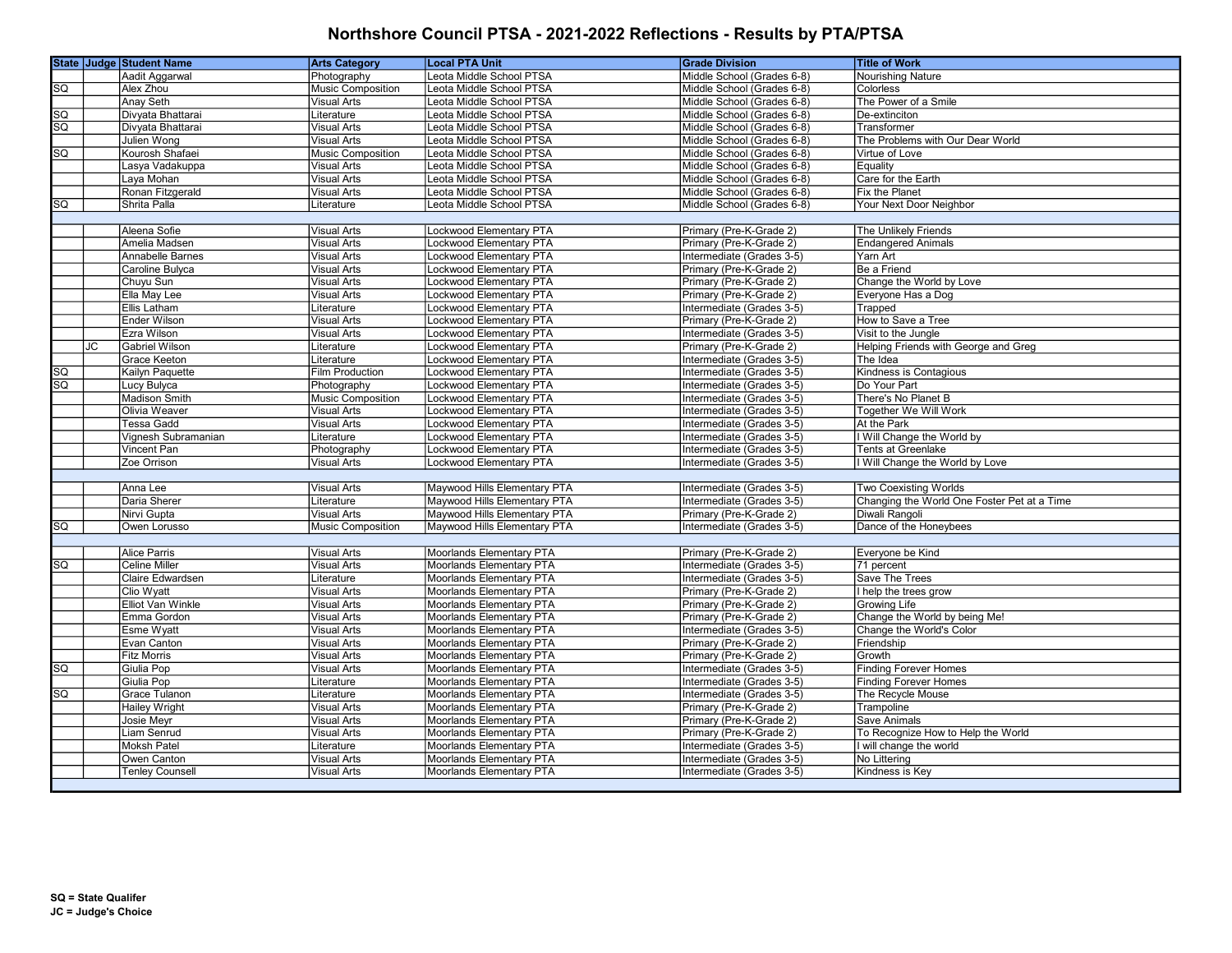|                 |    | State Judge Student Name | <b>Arts Category</b>     | <b>Local PTA Unit</b>         | <b>Grade Division</b>      | <b>Title of Work</b>                                     |
|-----------------|----|--------------------------|--------------------------|-------------------------------|----------------------------|----------------------------------------------------------|
|                 |    | Ashley Biju              | <b>Visual Arts</b>       | North Creek High School PTSA  | High School (Grades 9-12)  | <b>Hidden Beauty</b>                                     |
|                 |    |                          |                          |                               |                            | Saraswathi Flows                                         |
| SG              |    | Dhanush Eashwar          | <b>Music Composition</b> | North Creek High School PTSA  | High School (Grades 9-12)  |                                                          |
| $\overline{SQ}$ |    | Tanya Bhandari           | Literature               | North Creek High School PTSA  | High School (Grades 9-12)  | A Letter to younger self                                 |
|                 |    |                          |                          |                               |                            |                                                          |
|                 | JC | Adela Ciubotariu         | <b>Music Composition</b> | Northshore Middle School PTSA | Middle School (Grades 6-8) | <b>New Beginnings</b>                                    |
|                 |    | Alesia Pop               | <b>Visual Arts</b>       | Northshore Middle School PTSA | Middle School (Grades 6-8) | <b>Death Row</b>                                         |
| $\overline{SQ}$ |    | <b>Elizabeth Miller</b>  | Photography              | Northshore Middle School PTSA | Middle School (Grades 6-8) | Fire and Sun                                             |
|                 |    | Ella Tulanon             | <b>Visual Arts</b>       | Northshore Middle School PTSA | Middle School (Grades 6-8) | The Universe in Our Eyes                                 |
|                 |    | Hannah Ren               | <b>Visual Arts</b>       | Northshore Middle School PTSA | Middle School (Grades 6-8) | The Definition of Golden                                 |
|                 |    | Sara Kim                 | Literature               | Northshore Middle School PTSA | Middle School (Grades 6-8) | I will change the world: Connecting Us With My Writing   |
|                 |    |                          |                          |                               |                            |                                                          |
|                 |    | Bella Qu                 | Photography              | Ruby Bridges Elementary PTSA  | Intermediate (Grades 3-5)  | <b>Growing Vegetable</b>                                 |
|                 |    | Bella Qu                 | <b>Visual Arts</b>       | Ruby Bridges Elementary PTSA  | Intermediate (Grades 3-5)  | can change the world by arts                             |
|                 |    | <b>Emmett Lessor</b>     | Literature               | Ruby Bridges Elementary PTSA  | Intermediate (Grades 3-5)  | The Heart's Opinion                                      |
|                 |    | Jerry Qu                 | Photography              | Ruby Bridges Elementary PTSA  | Intermediate (Grades 3-5)  | Attending School during pandemic years                   |
|                 |    | Jerry Qu                 | <b>Visual Arts</b>       | Ruby Bridges Elementary PTSA  | Intermediate (Grades 3-5)  | Once upon an artist                                      |
| $\overline{SQ}$ |    | Kriya Rajpal             | <b>Visual Arts</b>       | Ruby Bridges Elementary PTSA  | Intermediate (Grades 3-5)  | Everyone Belongs                                         |
|                 |    | Minette Sachdev          | <b>Visual Arts</b>       | Ruby Bridges Elementary PTSA  | Intermediate (Grades 3-5)  | Work towards a better tommorrow!                         |
|                 |    | Minette Sachdev          | Literature               | Ruby Bridges Elementary PTSA  | Intermediate (Grades 3-5)  | Work towards a better tommorrow!                         |
|                 |    | Neilai Nedu              | <b>Visual Arts</b>       | Ruby Bridges Elementary PTSA  | Intermediate (Grades 3-5)  | Imagine Peace                                            |
|                 |    | Nethra Ramkumar          | Photography              | Ruby Bridges Elementary PTSA  | Intermediate (Grades 3-5)  | Flowers                                                  |
|                 |    | Nethra Ramkumar          | Literature               | Ruby Bridges Elementary PTSA  | Intermediate (Grades 3-5)  | She                                                      |
|                 |    | Nikhil Ramkumar          | Literature               | Ruby Bridges Elementary PTSA  | Intermediate (Grades 3-5)  | How society works                                        |
|                 |    | Nikhil Ramkumar          | Photography              | Ruby Bridges Elementary PTSA  | Intermediate (Grades 3-5)  | Chess                                                    |
|                 |    | Shanaya Rajpal           | <b>Visual Arts</b>       | Ruby Bridges Elementary PTSA  | Primary (Pre-K-Grade 2)    | Dreamscape                                               |
|                 |    | Smera Dhawan             | Dance Choreography       | Ruby Bridges Elementary PTSA  | Primary (Pre-K-Grade 2)    | Moment of Truth                                          |
|                 |    |                          |                          |                               |                            |                                                          |
|                 |    | Varsha Shanmugam         | Visual Arts              | Ruby Bridges Elementary PTSA  | Primary (Pre-K-Grade 2)    | I can change the world by                                |
|                 |    |                          |                          |                               |                            |                                                          |
|                 |    | Anna Kinch               | Visual Arts              | Shelton View Elementary PTA   | Primary (Pre-K-Grade 2)    | My Flower Art Experiment                                 |
| $\overline{SQ}$ |    | Kaya Borella             | Photography              | Shelton View Elementary PTA   | Intermediate (Grades 3-5)  | <b>My Street</b>                                         |
| SG              |    | Zoe Uryash               | <b>Visual Arts</b>       | Shelton View Elementary PTA   | Intermediate (Grades 3-5)  | Color Changes                                            |
|                 |    |                          |                          |                               |                            |                                                          |
| $\overline{SQ}$ |    | Abhijit Nagarajan        | Literature               | Skyview Middle School PTSA    | Middle School (Grades 6-8) | Deterioration                                            |
|                 |    | Anay Arya                | Literature               | Skyview Middle School PTSA    | Middle School (Grades 6-8) | The Ultimate Reality                                     |
| SG              |    | Anvi Babu                | <b>Visual Arts</b>       | Skyview Middle School PTSA    | Middle School (Grades 6-8) | Changing the World by a Stroke of a Paintbrush           |
|                 |    | <b>Bell Jiang</b>        | <b>Visual Arts</b>       | Skyview Middle School PTSA    | Middle School (Grades 6-8) | I will change the world by helping all animals feel cool |
| SQ              |    | Jahnavi Shukla           | Literature               | Skyview Middle School PTSA    | Middle School (Grades 6-8) | The Orphan                                               |
|                 |    | Jermey Antone            | Music Composition        | Skyview Middle School PTSA    | Middle School (Grades 6-8) | Prelude in E-Flat Major                                  |
|                 |    | Kavya Mohan              | <b>Visual Arts</b>       | Skyview Middle School PTSA    | Middle School (Grades 6-8) | can change the world by being inclusive.                 |
|                 |    | Kaylee Pao               | <b>Visual Arts</b>       | Skyview Middle School PTSA    | Middle School (Grades 6-8) | A Whole New World                                        |
|                 |    | Manavi Shukla            | <b>Music Composition</b> | Skyview Middle School PTSA    | Middle School (Grades 6-8) | Autumn of Hope                                           |
|                 |    | Meera Shanmuqam          | <b>Visual Arts</b>       | Skyview Middle School PTSA    | Middle School (Grades 6-8) | Can Change the World By                                  |
|                 |    | Noelle Pak               | Literature               | Skyview Middle School PTSA    | Middle School (Grades 6-8) | Together                                                 |
|                 |    | Oviya Raja               | Literature               | Skyview Middle School PTSA    | Middle School (Grades 6-8) | Rejuvenate                                               |
|                 | JC | Oviya Raja               | Photography              | Skyview Middle School PTSA    | Middle School (Grades 6-8) | <b>Starting Small</b>                                    |
|                 |    | Rebecca Li               | <b>Visual Arts</b>       | Skyview Middle School PTSA    | Middle School (Grades 6-8) | Friendship Through Food                                  |
|                 |    | Sanjay Chittella         | <b>Visual Arts</b>       | Skyview Middle School PTSA    | Middle School (Grades 6-8) | Can Change the World By Helping Animals                  |
|                 |    | Sarah John               | Literature               | Skyview Middle School PTSA    | Middle School (Grades 6-8) | Change                                                   |
|                 |    | Saswathy Srishankar      | Literature               | Skyview Middle School PTSA    | Middle School (Grades 6-8) | My Inspiring World                                       |
|                 |    | Saswathy Srishankar      | <b>Visual Arts</b>       | Skyview Middle School PTSA    | Middle School (Grades 6-8) | Positive Change Requires the Right Vision and Action     |
|                 |    |                          |                          |                               |                            |                                                          |
| <b>SQ</b>       |    | Jayden Lee               | <b>Visual Arts</b>       | Sunrise Elementary PTA        | Intermediate (Grades 3-5)  | Man with Telescope                                       |
| $\overline{SQ}$ |    | <b>Maddy West</b>        | Visual Arts              | <b>Sunrise Elementary PTA</b> | Intermediate (Grades 3-5)  | The World is in Your Hands                               |
|                 |    | <b>Molly Holmes</b>      | <b>Music Composition</b> | <b>Sunrise Elementary PTA</b> | Intermediate (Grades 3-5)  | You Can Change the World                                 |
|                 |    | <b>Molly Holmes</b>      | <b>Visual Arts</b>       | <b>Sunrise Elementary PTA</b> | Intermediate (Grades 3-5)  | Recycling Can Save the World                             |
|                 |    |                          |                          |                               |                            |                                                          |